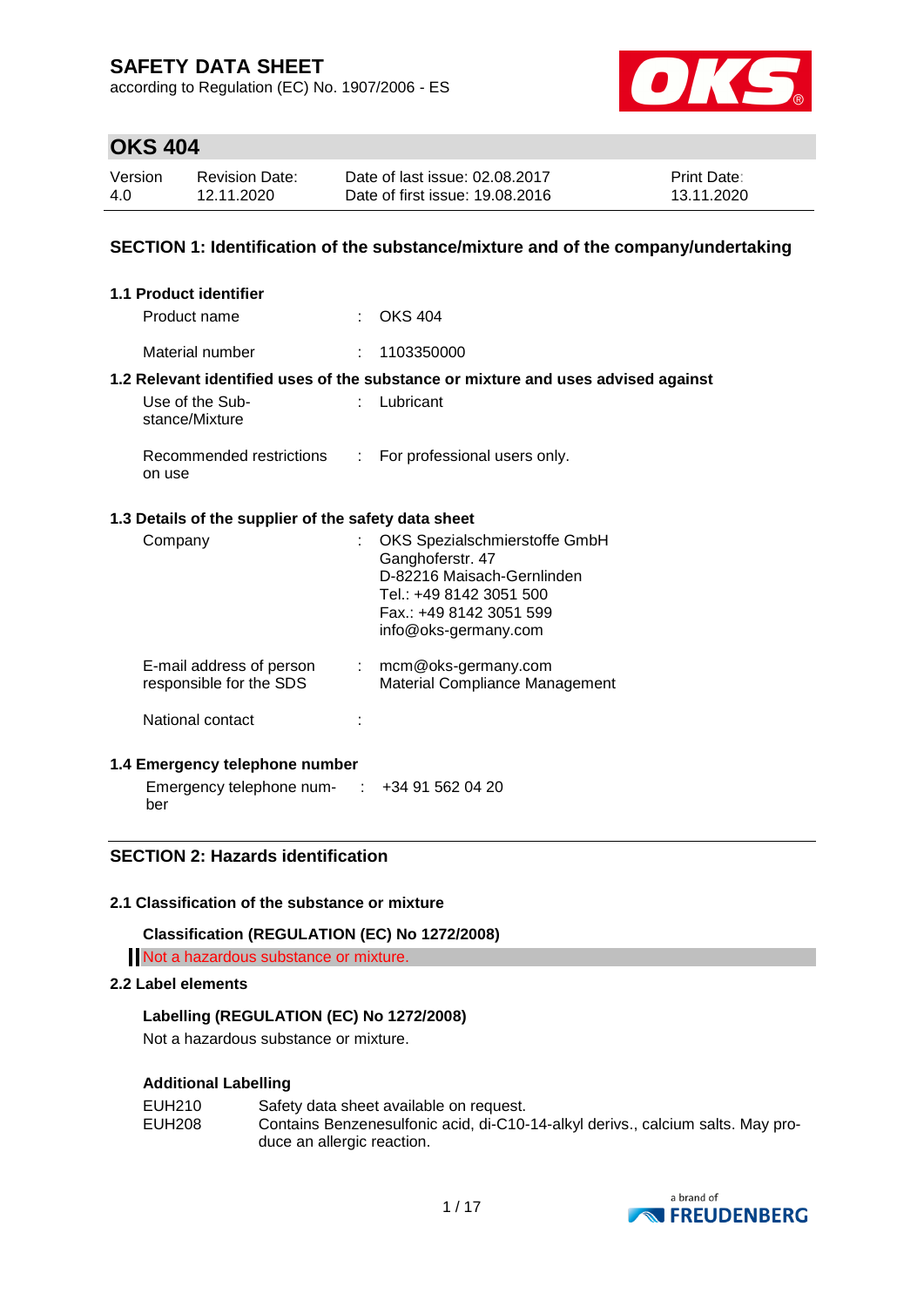according to Regulation (EC) No. 1907/2006 - ES



### **OKS 404**

| Version | <b>Revision Date:</b> | Date of last issue: 02.08.2017  | <b>Print Date:</b> |
|---------|-----------------------|---------------------------------|--------------------|
| 4.0     | 12.11.2020            | Date of first issue: 19,08,2016 | 13.11.2020         |

#### **2.3 Other hazards**

This substance/mixture contains no components considered to be either persistent, bioaccumulative and toxic (PBT), or very persistent and very bioaccumulative (vPvB) at levels of 0.1% or higher.

#### **SECTION 3: Composition/information on ingredients**

#### **3.2 Mixtures**

Chemical nature : Mineral oil.

Synthetic hydrocarbon oil Thickening agent Additive

#### **Components**

| Chemical name                                                      | CAS-No.<br>EC-No.<br>Index-No.<br>Registration number | Classification                               | Concentration<br>limits<br>M-Factor<br><b>Notes</b> | Concentration<br>(% w/w) |
|--------------------------------------------------------------------|-------------------------------------------------------|----------------------------------------------|-----------------------------------------------------|--------------------------|
| Poly(1,2-dihydro-<br>$2,2,4-$<br>trimethylquinoline)               | 26780-96-1<br>500-051-3                               | Aquatic Chronic3;<br>H412                    |                                                     | $>= 2.5 - < 10$          |
| zinc bis[O,O-bis(2-<br>ethylhexyl)]<br>bis(dithiophosphate)        | 4259-15-8<br>224-235-5<br>01-2119493635-27-<br>XXXX   | Eye Dam.1; H318<br>Aquatic Chronic2;<br>H411 | $> 50 \%$<br>Eye Dam.1,<br>H318                     | $>= 1 - 2.5$             |
| Benzenesulfonic acid,<br>di-C10-14-alkyl<br>derivs., calcium salts | 939-603-7<br>01-2119978241-36-<br><b>XXXX</b>         | Skin Sens.1B;<br>H317                        | $> 10 - 100 \%$<br>Skin Sens.1B,<br>H317            | $>= 0,1 - < 1$           |

For explanation of abbreviations see section 16.

#### **SECTION 4: First aid measures**

**4.1 Description of first aid measures**

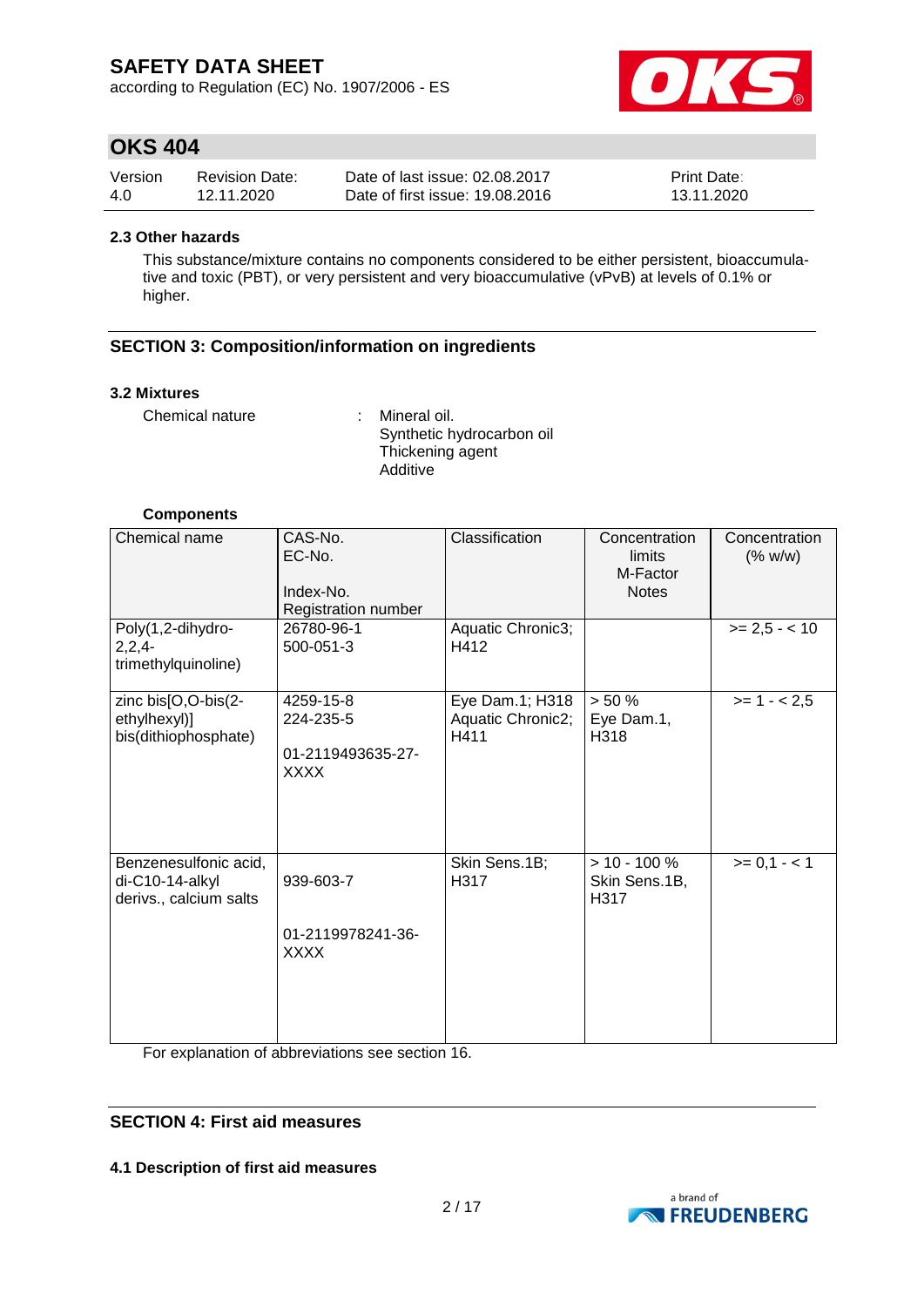according to Regulation (EC) No. 1907/2006 - ES



### **OKS 404**

| Version<br>4.0 | <b>Revision Date:</b><br>12.11.2020     | Date of last issue: 02.08.2017<br>Date of first issue: 19.08.2016                                                                                                                                    | Print Date:<br>13.11.2020 |
|----------------|-----------------------------------------|------------------------------------------------------------------------------------------------------------------------------------------------------------------------------------------------------|---------------------------|
|                | If inhaled                              | Remove person to fresh air. If signs/symptoms continue, get<br>medical attention.<br>Keep patient warm and at rest.<br>If breathing is irregular or stopped, administer artificial respira-<br>tion. |                           |
|                | In case of skin contact                 | Remove contaminated clothing. If irritation develops, get med-<br>ical attention.<br>Wash off with soap and water.                                                                                   |                           |
|                | In case of eye contact                  | : Rinse immediately with plenty of water, also under the eyelids,<br>for at least 10 minutes.<br>If eye irritation persists, consult a specialist.                                                   |                           |
|                | If swallowed                            | Move the victim to fresh air.<br>Do not induce vomiting without medical advice.                                                                                                                      |                           |
|                |                                         | 4.2 Most important symptoms and effects, both acute and delayed                                                                                                                                      |                           |
|                | Symptoms                                | No information available.                                                                                                                                                                            |                           |
| <b>Risks</b>   |                                         | None known.                                                                                                                                                                                          |                           |
|                |                                         | 4.3 Indication of any immediate medical attention and special treatment needed                                                                                                                       |                           |
|                | Treatment                               | No information available.                                                                                                                                                                            |                           |
|                | <b>SECTION 5: Firefighting measures</b> |                                                                                                                                                                                                      |                           |

#### **5.1 Extinguishing media** Suitable extinguishing media : Use water spray, alcohol-resistant foam, dry chemical or carbon dioxide. Unsuitable extinguishing media : High volume water jet **5.2 Special hazards arising from the substance or mixture** Hazardous combustion products : Carbon oxides Nitrogen oxides (NOx) Sulphur oxides Oxides of phosphorus Metal oxides **5.3 Advice for firefighters** Special protective equipment : for firefighters : In the event of fire, wear self-contained breathing apparatus. Use personal protective equipment. Exposure to decomposition products may be a hazard to health. Further information : Standard procedure for chemical fires.

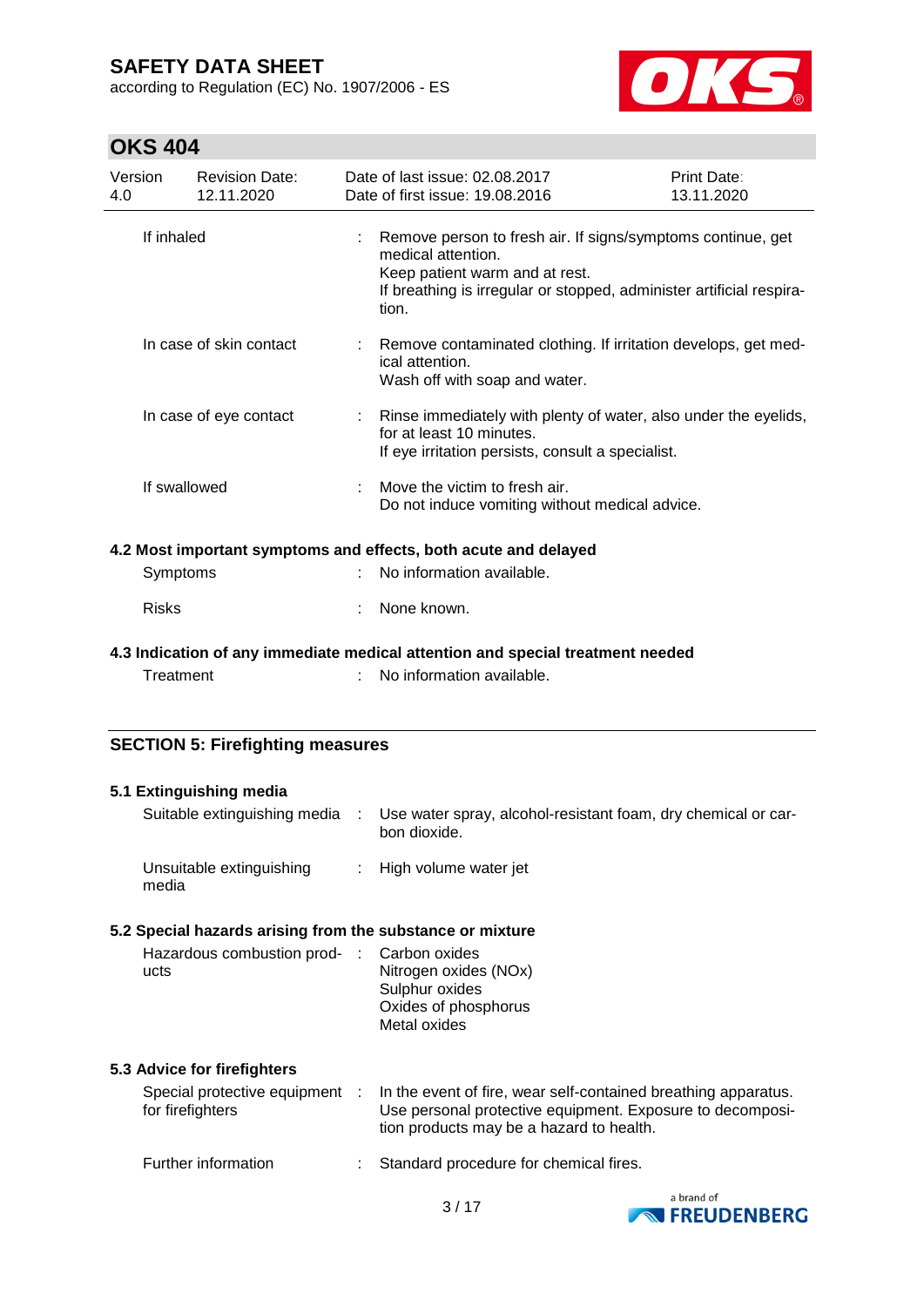according to Regulation (EC) No. 1907/2006 - ES



### **OKS 404**

| Version | <b>Revision Date:</b> | Date of last issue: 02.08.2017  | <b>Print Date:</b> |
|---------|-----------------------|---------------------------------|--------------------|
| 4.0     | 12.11.2020            | Date of first issue: 19,08,2016 | 13.11.2020         |

#### **SECTION 6: Accidental release measures**

#### **6.1 Personal precautions, protective equipment and emergency procedures**

| Personal precautions | t. | Evacuate personnel to safe areas.<br>Use the indicated respiratory protection if the occupational<br>exposure limit is exceeded and/or in case of product release<br>(dust).<br>Avoid breathing dust.<br>Refer to protective measures listed in sections 7 and 8. |
|----------------------|----|-------------------------------------------------------------------------------------------------------------------------------------------------------------------------------------------------------------------------------------------------------------------|
|                      |    |                                                                                                                                                                                                                                                                   |

#### **6.2 Environmental precautions**

| Environmental precautions | . Try to prevent the material from entering drains or water<br>courses.<br>Local authorities should be advised if significant spillages<br>cannot be contained. |
|---------------------------|-----------------------------------------------------------------------------------------------------------------------------------------------------------------|
|                           |                                                                                                                                                                 |

#### **6.3 Methods and material for containment and cleaning up**

| Methods for cleaning up<br>Clean up promptly by sweeping or vacuum.<br>Keep in suitable, closed containers for disposal. |  |
|--------------------------------------------------------------------------------------------------------------------------|--|
|--------------------------------------------------------------------------------------------------------------------------|--|

#### **6.4 Reference to other sections**

For personal protection see section 8.

#### **SECTION 7: Handling and storage**

| 7.1 Precautions for safe handling |                                                                                                                                                                                                                 |
|-----------------------------------|-----------------------------------------------------------------------------------------------------------------------------------------------------------------------------------------------------------------|
| Advice on safe handling           | : For personal protection see section 8.<br>Smoking, eating and drinking should be prohibited in the ap-<br>plication area.<br>Wash hands and face before breaks and immediately after<br>handling the product. |
| Hygiene measures                  | Wash face, hands and any exposed skin thoroughly after<br>handling.                                                                                                                                             |

#### **7.2 Conditions for safe storage, including any incompatibilities**

| Requirements for storage | : Store in original container. Keep container closed when not in |
|--------------------------|------------------------------------------------------------------|
| areas and containers     | use. Keep in a dry, cool and well-ventilated place. Containers   |
|                          | which are opened must be carefully resealed and kept upright     |
|                          | to prevent leakage. Store in accordance with the particular      |
|                          | national regulations. Keep in properly labelled containers.      |

#### **7.3 Specific end use(s)**

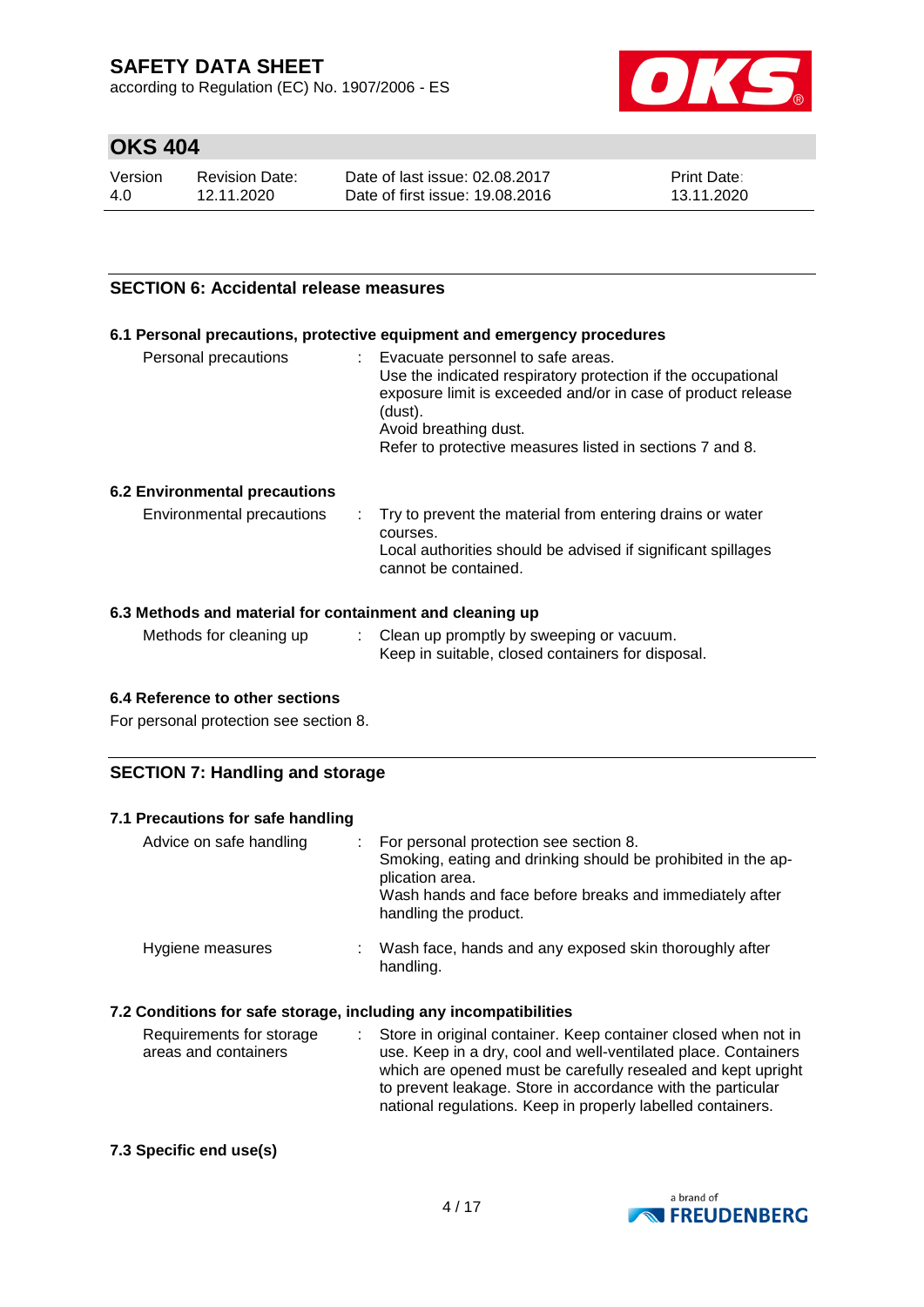according to Regulation (EC) No. 1907/2006 - ES



### **OKS 404**

| Version         | <b>Revision Date:</b> | Date of last issue: 02.08.2017                      | <b>Print Date:</b> |  |
|-----------------|-----------------------|-----------------------------------------------------|--------------------|--|
| 4.0             | 12.11.2020            | Date of first issue: 19.08.2016                     | 13.11.2020         |  |
| Specific use(s) |                       | : Specific instructions for handling, not required. |                    |  |

#### **SECTION 8: Exposure controls/personal protection**

#### **8.1 Control parameters**

Contains no substances with occupational exposure limit values.

#### **Derived No Effect Level (DNEL) according to Regulation (EC) No. 1907/2006:**

| Substance name                                                     | End Use | Exposure routes | Potential health ef-<br>fects | Value              |
|--------------------------------------------------------------------|---------|-----------------|-------------------------------|--------------------|
| zinc bis[O,O-bis(2-<br>ethylhexyl)]<br>bis(dithiophosphate)        | Workers | Inhalation      | Long-term systemic<br>effects | $6,6$ mg/m $3$     |
|                                                                    | Workers | Skin contact    | Long-term systemic<br>effects | $9,6$ mg/m $3$     |
| Benzenesulfonic acid,<br>di-C10-14-alkyl<br>derivs., calcium salts | Workers | Inhalation      | Long-term systemic<br>effects | 35,26 mg/m3        |
|                                                                    | Workers | Dermal          | Long-term systemic<br>effects | $25 \text{ mg/kg}$ |

#### **Predicted No Effect Concentration (PNEC) according to Regulation (EC) No. 1907/2006:**

| Substance name                   | <b>Environmental Compartment</b>          | Value                |
|----------------------------------|-------------------------------------------|----------------------|
| zinc bis[O,O-bis(2-ethylhexyl)]  | Fresh water                               | $0,004$ mg/l         |
| bis(dithiophosphate)             |                                           |                      |
|                                  | Marine water                              | $0,0046$ mg/l        |
|                                  | Sewage treatment plant                    | $3,8 \text{ mg/l}$   |
|                                  | Fresh water sediment                      | $0,322 \text{ mg/l}$ |
|                                  | Marine sediment                           | $0,032$ mg/l         |
|                                  | Soil                                      | $0,062$ mg/l         |
| Benzenesulfonic acid, di-C10-14- | Fresh water                               | $0,1$ mg/l           |
| alkyl derivs., calcium salts     |                                           |                      |
|                                  | Marine water                              | $0,1$ mg/l           |
|                                  | Fresh water sediment                      | 45211 mg/kg          |
|                                  | Marine sediment                           | 45211 mg/kg          |
|                                  | Microbiological Activity in Sewage Treat- | 1000 mg/l            |
|                                  | ment Systems                              |                      |
|                                  | Soil                                      | 36739 mg/kg          |

#### **8.2 Exposure controls**

#### **Engineering measures**

It is recommended that all dust control equipment such as local exhaust ventilation and material transport systems involved in handling of this product contain explosion relief vents or an explosion suppression system or an oxygen deficient environment.

#### **Personal protective equipment**

Eye protection : Tightly fitting safety goggles

Hand protection

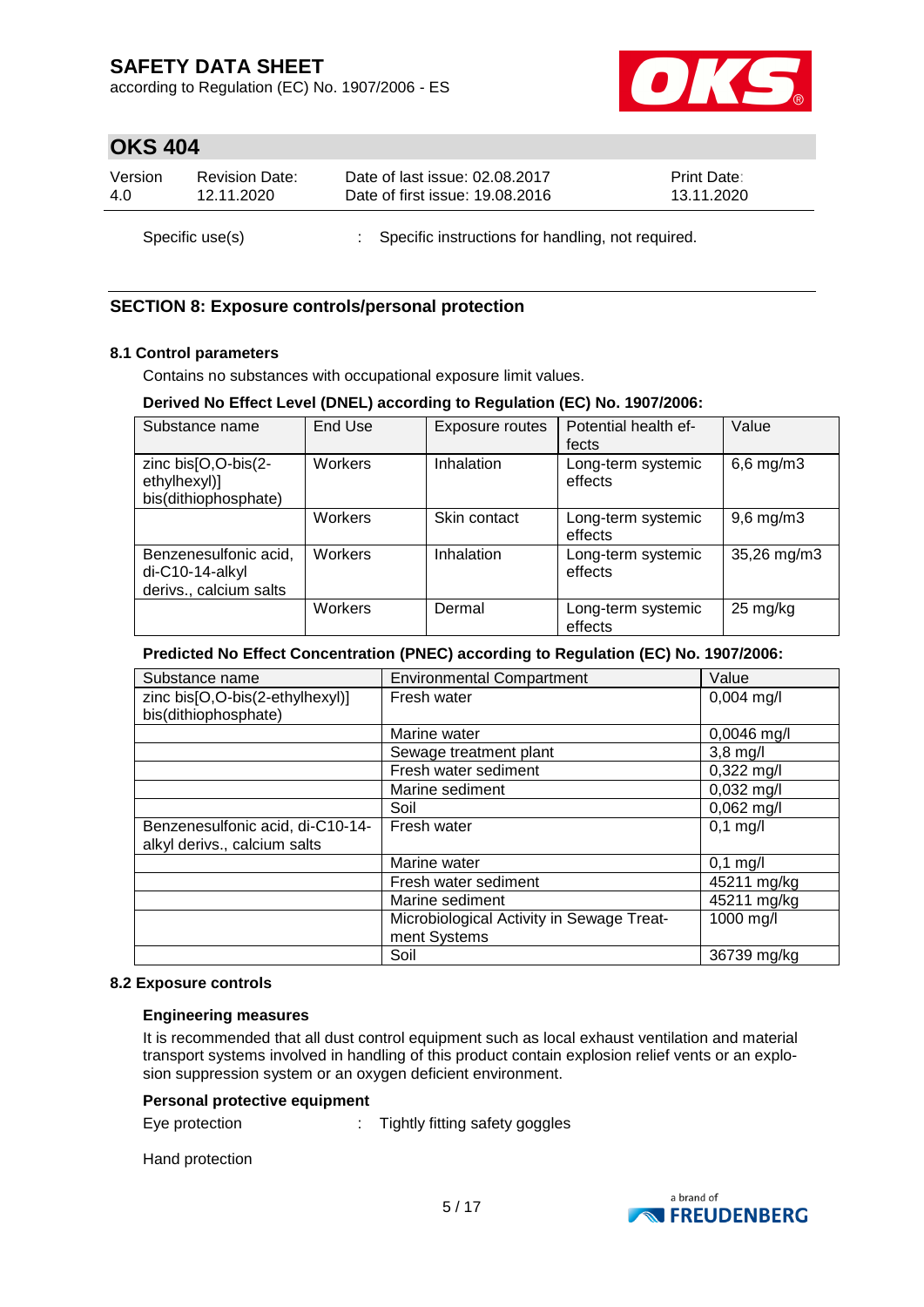according to Regulation (EC) No. 1907/2006 - ES



### **OKS 404**

| Version<br>4.0 | <b>Revision Date:</b><br>12.11.2020                | Date of last issue: 02.08.2017<br>Date of first issue: 19.08.2016                                                                                                                                                                                                                                                                                                            | Print Date:<br>13.11.2020 |
|----------------|----------------------------------------------------|------------------------------------------------------------------------------------------------------------------------------------------------------------------------------------------------------------------------------------------------------------------------------------------------------------------------------------------------------------------------------|---------------------------|
|                | Material<br>Break through time<br>Protective index | Nitrile rubber<br>$> 10$ min<br>Class 1                                                                                                                                                                                                                                                                                                                                      |                           |
|                | Remarks                                            | For prolonged or repeated contact use protective gloves. The<br>break through time depends amongst other things on the<br>material, the thickness and the type of glove and therefore<br>has to be measured for each case.<br>The selected protective gloves have to satisfy the specifica-<br>tions of Regulation (EU) 2016/425 and the standard EN 374<br>derived from it. |                           |
|                | Respiratory protection                             | Not required; except in case of aerosol formation.                                                                                                                                                                                                                                                                                                                           |                           |
|                | Filter type                                        | Filter type P                                                                                                                                                                                                                                                                                                                                                                |                           |
|                | Protective measures                                | The type of protective equipment must be selected according<br>to the concentration and amount of the dangerous substance<br>at the specific workplace.<br>Choose body protection in relation to its type, to the concen-<br>tration and amount of dangerous substances, and to the spe-<br>cific work-place.                                                                |                           |

#### **SECTION 9: Physical and chemical properties**

#### **9.1 Information on basic physical and chemical properties**

| Appearance                  |    | solid                     |
|-----------------------------|----|---------------------------|
| Colour                      | ۰  | brown                     |
| Odour                       |    | characteristic            |
| Odour Threshold             |    | No data available         |
|                             |    |                           |
| рH                          |    | Not applicable            |
| Melting point/range         | t. | > 260 °C<br>(1.013 hPa)   |
| Boiling point/boiling range |    | No data available         |
| Flash point                 | t. | Not applicable            |
| Evaporation rate            | t. | No data available         |
| Flammability (solid, gas)   |    | <b>Combustible Solids</b> |

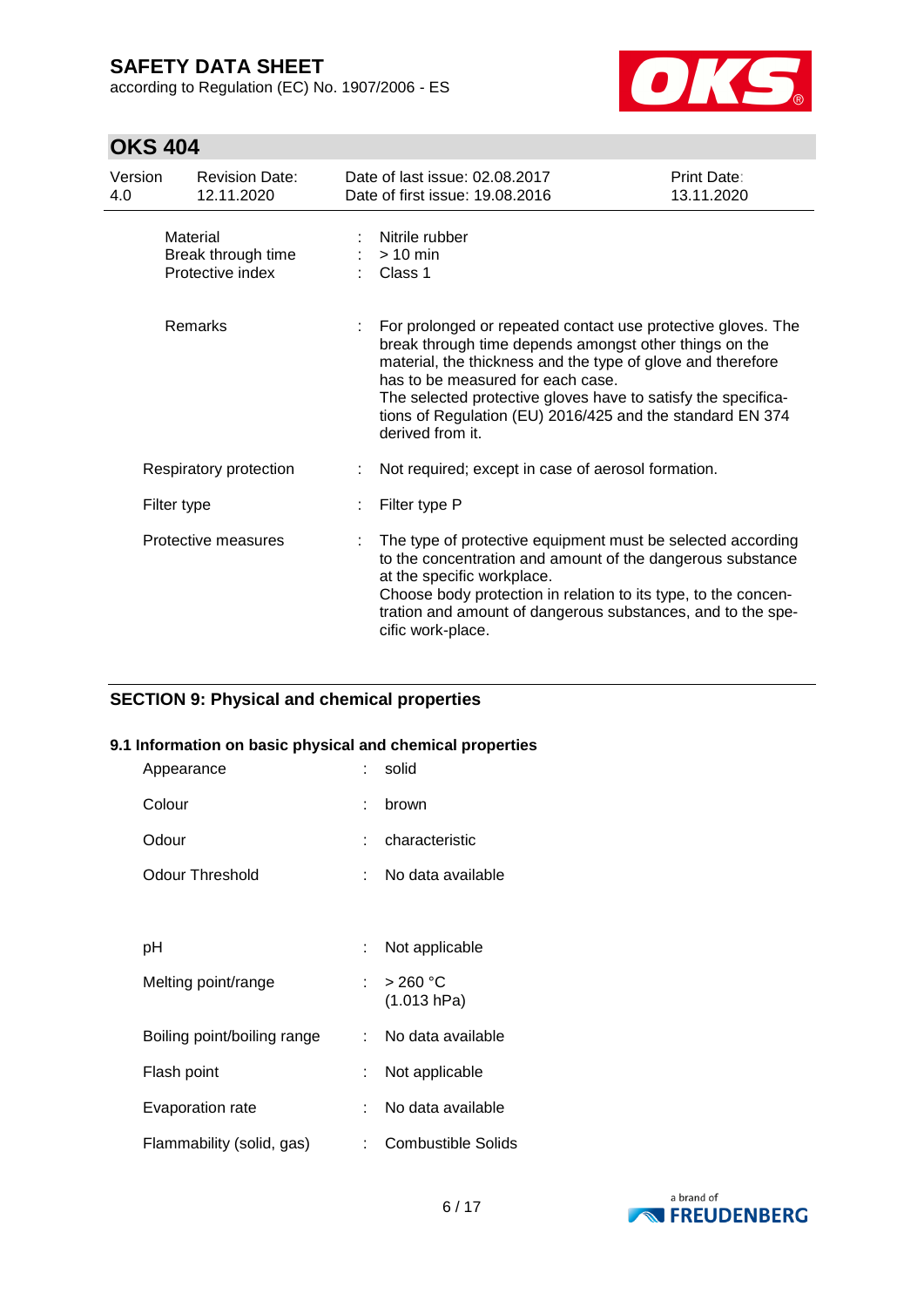according to Regulation (EC) No. 1907/2006 - ES



## **OKS 404**

| Version<br>4.0 |                     | <b>Revision Date:</b><br>12.11.2020                 |   | Date of last issue: 02.08.2017<br>Date of first issue: 19.08.2016    | Print Date:<br>13.11.2020 |
|----------------|---------------------|-----------------------------------------------------|---|----------------------------------------------------------------------|---------------------------|
|                |                     | Upper explosion limit / Upper<br>flammability limit | ÷ | No data available                                                    |                           |
|                |                     | Lower explosion limit / Lower<br>flammability limit | ÷ | No data available                                                    |                           |
|                |                     | Vapour pressure                                     | ÷ | $<$ 0,001 hPa (20 °C)                                                |                           |
|                |                     | Relative vapour density                             |   | No data available                                                    |                           |
|                |                     | Relative density                                    |   | 0,93(20 °C)<br>Reference substance: Water<br>The value is calculated |                           |
|                | Density             |                                                     | ÷ | $0,93$ g/cm3<br>(20 °C)                                              |                           |
|                | <b>Bulk density</b> |                                                     |   | No data available                                                    |                           |
|                | Solubility(ies)     | Water solubility                                    |   | immiscible                                                           |                           |
|                |                     | Solubility in other solvents                        | ÷ | No data available                                                    |                           |
|                | octanol/water       | Partition coefficient: n-                           |   | No data available                                                    |                           |
|                |                     | Auto-ignition temperature                           |   | No data available                                                    |                           |
|                |                     | Decomposition temperature                           | ÷ | No data available                                                    |                           |
|                | Viscosity           | Viscosity, dynamic                                  |   | No data available                                                    |                           |
|                |                     | Viscosity, kinematic                                |   | No data available                                                    |                           |
|                |                     | <b>Explosive properties</b>                         |   | Not explosive                                                        |                           |
|                |                     | Oxidizing properties                                |   | No data available                                                    |                           |
|                |                     | 9.2 Other information                               |   |                                                                      |                           |
|                |                     | Sublimation point                                   |   | No data available                                                    |                           |
|                | Self-ignition       |                                                     |   | No data available                                                    |                           |

### **SECTION 10: Stability and reactivity**

#### **10.1 Reactivity**

No hazards to be specially mentioned.

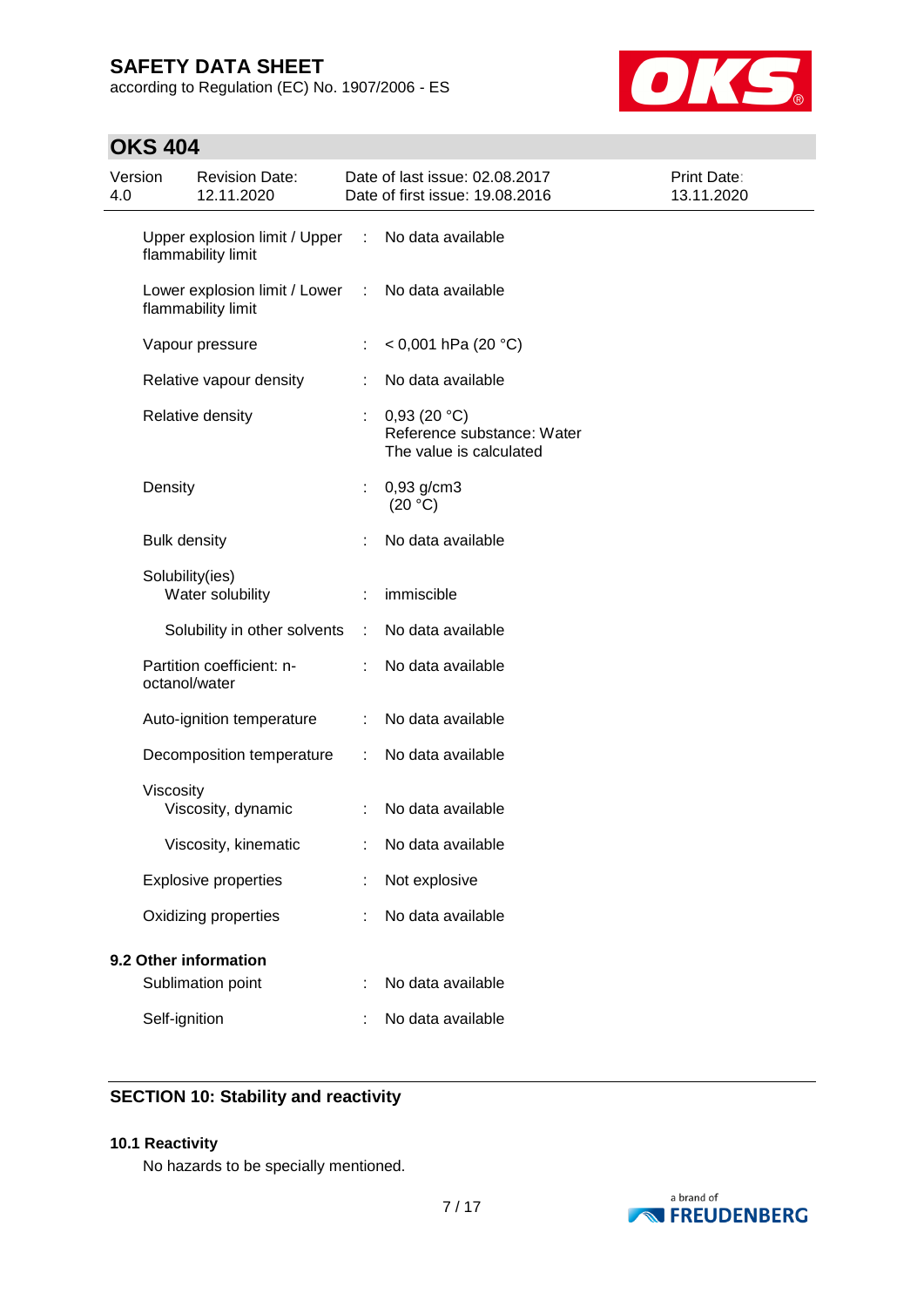according to Regulation (EC) No. 1907/2006 - ES



### **OKS 404**

| Version | Revision Date: | Date of last issue: 02.08.2017  | <b>Print Date:</b> |
|---------|----------------|---------------------------------|--------------------|
| 4.0     | 12.11.2020     | Date of first issue: 19,08,2016 | 13.11.2020         |

#### **10.2 Chemical stability**

Stable under normal conditions.

# **10.3 Possibility of hazardous reactions** Hazardous reactions : No dangerous reaction known under conditions of normal use. **10.4 Conditions to avoid** Conditions to avoid : No conditions to be specially mentioned.

#### **10.5 Incompatible materials**

Materials to avoid : No materials to be especially mentioned.

#### **10.6 Hazardous decomposition products**

No decomposition if stored and applied as directed.

### **SECTION 11: Toxicological information**

#### **11.1 Information on toxicological effects**

#### **Acute toxicity**

**Product:**

| Acute inhalation toxicity | : Remarks: This information is not available. |
|---------------------------|-----------------------------------------------|
| Acute dermal toxicity     | Remarks: This information is not available.   |

#### **Components:**

#### **zinc bis[O,O-bis(2-ethylhexyl)] bis(dithiophosphate):**

| Acute oral toxicity   | : LD50 (Rat, male): $3.100 \text{ mg/kg}$<br>Method: OECD Test Guideline 401<br>GLP: no |
|-----------------------|-----------------------------------------------------------------------------------------|
| Acute dermal toxicity | : LD50 (Rabbit, male): $>$ 5.000 mg/kg<br>Method: OECD Test Guideline 402<br>GLP: no    |

#### **Benzenesulfonic acid, di-C10-14-alkyl derivs., calcium salts:**

| Acute oral toxicity       | : LD50 (Rat): $> 5.000$ mg/kg                                                  |  |
|---------------------------|--------------------------------------------------------------------------------|--|
| Acute inhalation toxicity | : $LC50$ (Rat): $> 5$ mg/l<br>Exposure time: 4 h<br>Test atmosphere: dust/mist |  |
| Acute dermal toxicity     | LD50 (Rabbit): > 5.000 mg/kg                                                   |  |

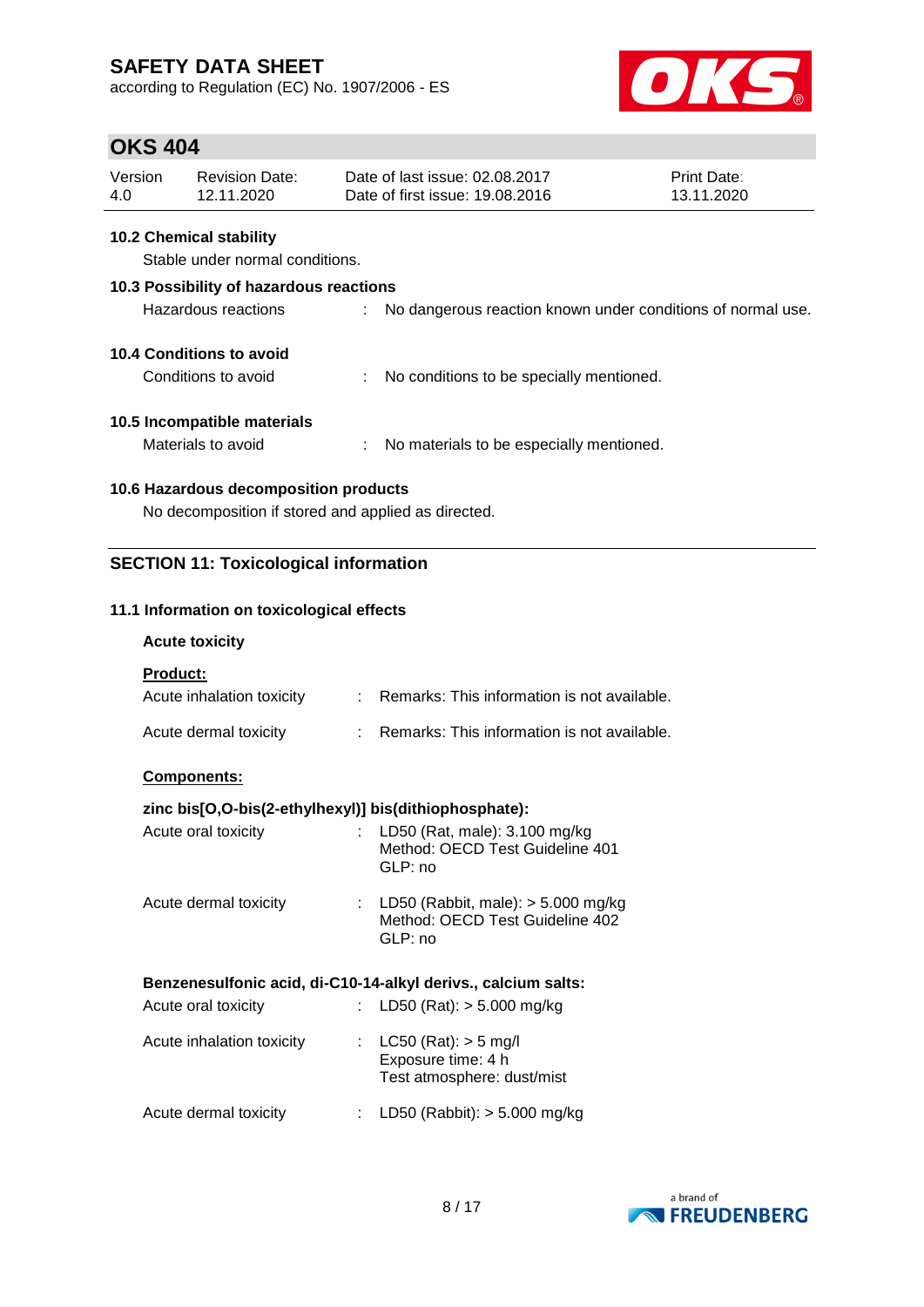according to Regulation (EC) No. 1907/2006 - ES



### **OKS 404**

| Version<br>4.0       | <b>Revision Date:</b><br>12.11.2020      |    | Date of last issue: 02.08.2017<br>Date of first issue: 19.08.2016 | <b>Print Date:</b><br>13.11.2020 |  |  |  |
|----------------------|------------------------------------------|----|-------------------------------------------------------------------|----------------------------------|--|--|--|
|                      | <b>Skin corrosion/irritation</b>         |    |                                                                   |                                  |  |  |  |
| <b>Product:</b>      |                                          |    |                                                                   |                                  |  |  |  |
| Remarks              |                                          | ÷. | This information is not available.                                |                                  |  |  |  |
|                      |                                          |    |                                                                   |                                  |  |  |  |
| Components:          |                                          |    |                                                                   |                                  |  |  |  |
|                      |                                          |    | zinc bis[O,O-bis(2-ethylhexyl)] bis(dithiophosphate):             |                                  |  |  |  |
| <b>Species</b>       |                                          |    | Rabbit                                                            |                                  |  |  |  |
|                      | Assessment                               |    | No skin irritation                                                |                                  |  |  |  |
| Method               |                                          |    | <b>OECD Test Guideline 404</b>                                    |                                  |  |  |  |
| Result<br><b>GLP</b> |                                          |    | No skin irritation                                                |                                  |  |  |  |
|                      |                                          |    | yes                                                               |                                  |  |  |  |
|                      |                                          |    | Benzenesulfonic acid, di-C10-14-alkyl derivs., calcium salts:     |                                  |  |  |  |
|                      | Assessment                               |    | No skin irritation                                                |                                  |  |  |  |
| Result               |                                          |    | No skin irritation                                                |                                  |  |  |  |
|                      | Serious eye damage/eye irritation        |    |                                                                   |                                  |  |  |  |
| <b>Product:</b>      |                                          |    |                                                                   |                                  |  |  |  |
|                      | Assessment                               |    | No eye irritation                                                 |                                  |  |  |  |
| Result               |                                          |    | No eye irritation                                                 |                                  |  |  |  |
|                      | <b>Components:</b>                       |    |                                                                   |                                  |  |  |  |
|                      |                                          |    | zinc bis[O,O-bis(2-ethylhexyl)] bis(dithiophosphate):             |                                  |  |  |  |
| Species              |                                          |    | Rabbit                                                            |                                  |  |  |  |
|                      | Assessment                               |    | Risk of serious damage to eyes.                                   |                                  |  |  |  |
| Method               |                                          |    | <b>OECD Test Guideline 405</b>                                    |                                  |  |  |  |
| Result               |                                          |    | Risk of serious damage to eyes.                                   |                                  |  |  |  |
| <b>GLP</b>           |                                          |    | yes                                                               |                                  |  |  |  |
|                      |                                          |    | Benzenesulfonic acid, di-C10-14-alkyl derivs., calcium salts:     |                                  |  |  |  |
|                      | Assessment                               |    | No eye irritation                                                 |                                  |  |  |  |
| Result               |                                          |    | No eye irritation                                                 |                                  |  |  |  |
|                      | <b>Respiratory or skin sensitisation</b> |    |                                                                   |                                  |  |  |  |
| <b>Product:</b>      |                                          |    |                                                                   |                                  |  |  |  |
| Remarks              |                                          | ÷  | This information is not available.                                |                                  |  |  |  |
|                      | Components:                              |    |                                                                   |                                  |  |  |  |
|                      |                                          |    | zinc bis[O,O-bis(2-ethylhexyl)] bis(dithiophosphate):             |                                  |  |  |  |
| <b>Test Type</b>     |                                          |    | <b>Maximisation Test</b>                                          |                                  |  |  |  |
| Species              |                                          |    | : Guinea pig                                                      |                                  |  |  |  |
|                      | Assessment                               |    | Did not cause sensitisation on laboratory animals.                |                                  |  |  |  |
|                      |                                          |    |                                                                   |                                  |  |  |  |

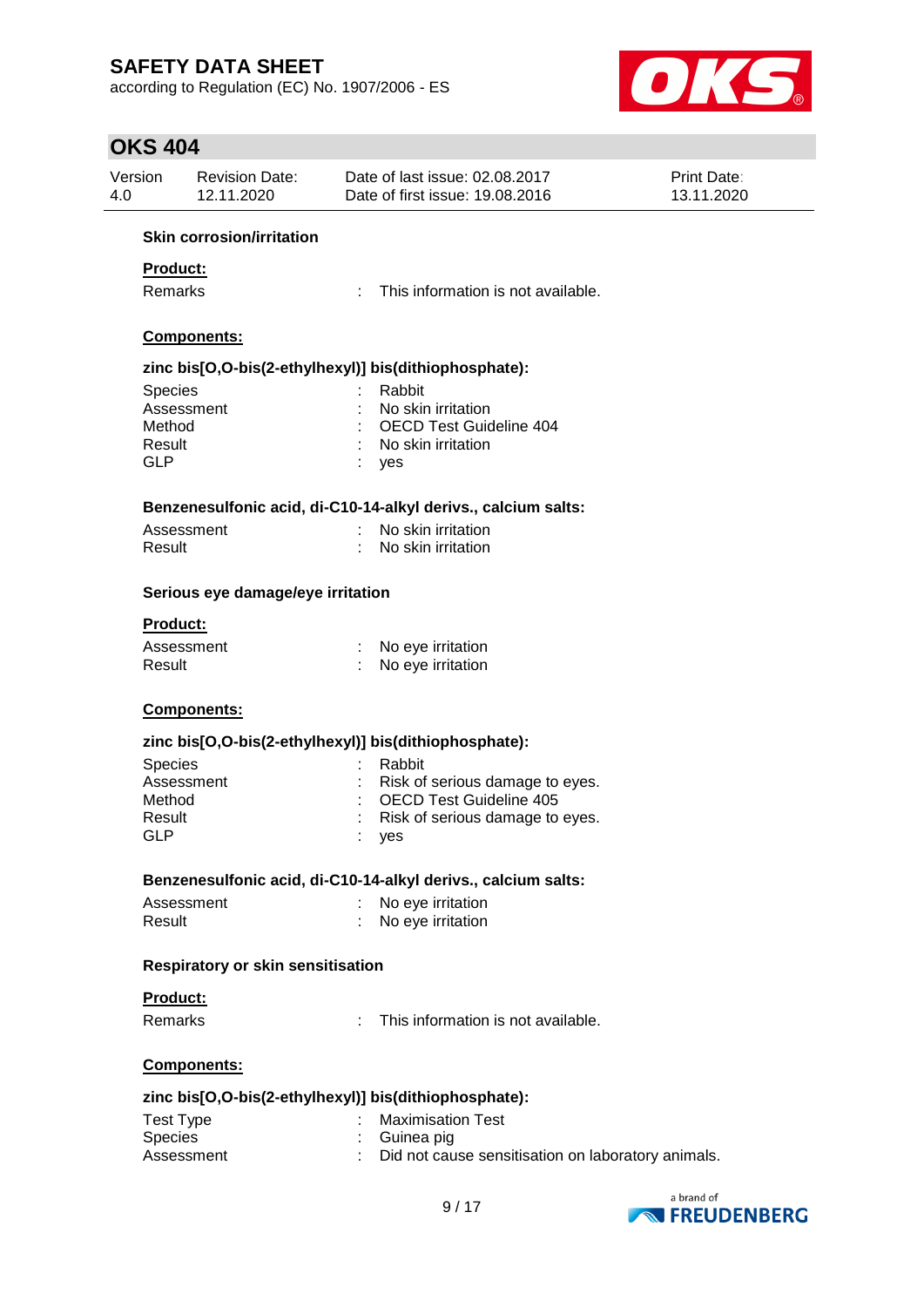according to Regulation (EC) No. 1907/2006 - ES



## **OKS 404**

| Version<br>4.0 |                                                               | <b>Revision Date:</b><br>12.11.2020   |  | Date of last issue: 02.08.2017<br>Date of first issue: 19.08.2016                                                      | Print Date:<br>13.11.2020 |  |  |  |
|----------------|---------------------------------------------------------------|---------------------------------------|--|------------------------------------------------------------------------------------------------------------------------|---------------------------|--|--|--|
|                | Method<br>Result<br><b>GLP</b>                                |                                       |  | <b>OECD Test Guideline 406</b><br>Did not cause sensitisation on laboratory animals.<br>yes                            |                           |  |  |  |
|                | Benzenesulfonic acid, di-C10-14-alkyl derivs., calcium salts: |                                       |  |                                                                                                                        |                           |  |  |  |
|                | Species<br>Assessment<br>Result                               |                                       |  | Guinea pig<br>The product is a skin sensitiser, sub-category 1B.<br>The product is a skin sensitiser, sub-category 1B. |                           |  |  |  |
|                |                                                               | <b>Germ cell mutagenicity</b>         |  |                                                                                                                        |                           |  |  |  |
|                | <b>Product:</b>                                               |                                       |  |                                                                                                                        |                           |  |  |  |
|                |                                                               | Genotoxicity in vitro                 |  | : Remarks: No data available                                                                                           |                           |  |  |  |
|                |                                                               | Genotoxicity in vivo                  |  | : Remarks: No data available                                                                                           |                           |  |  |  |
|                |                                                               | Carcinogenicity                       |  |                                                                                                                        |                           |  |  |  |
|                | <b>Product:</b>                                               |                                       |  |                                                                                                                        |                           |  |  |  |
|                | <b>Remarks</b>                                                |                                       |  | No data available                                                                                                      |                           |  |  |  |
|                |                                                               | <b>Reproductive toxicity</b>          |  |                                                                                                                        |                           |  |  |  |
|                | <b>Product:</b>                                               |                                       |  |                                                                                                                        |                           |  |  |  |
|                |                                                               | Effects on fertility                  |  | : Remarks: No data available                                                                                           |                           |  |  |  |
|                | ment                                                          | Effects on foetal develop-            |  | : Remarks: No data available                                                                                           |                           |  |  |  |
|                |                                                               | <b>Repeated dose toxicity</b>         |  |                                                                                                                        |                           |  |  |  |
|                | Product:                                                      |                                       |  |                                                                                                                        |                           |  |  |  |
|                | Remarks                                                       |                                       |  | This information is not available.                                                                                     |                           |  |  |  |
|                |                                                               | <b>Aspiration toxicity</b>            |  |                                                                                                                        |                           |  |  |  |
|                | Product:                                                      |                                       |  |                                                                                                                        |                           |  |  |  |
|                |                                                               | This information is not available.    |  |                                                                                                                        |                           |  |  |  |
|                |                                                               | Components:                           |  |                                                                                                                        |                           |  |  |  |
|                |                                                               | No aspiration toxicity classification |  | zinc bis[O,O-bis(2-ethylhexyl)] bis(dithiophosphate):                                                                  |                           |  |  |  |
|                |                                                               | <b>Further information</b>            |  |                                                                                                                        |                           |  |  |  |
|                | Product:                                                      |                                       |  |                                                                                                                        |                           |  |  |  |

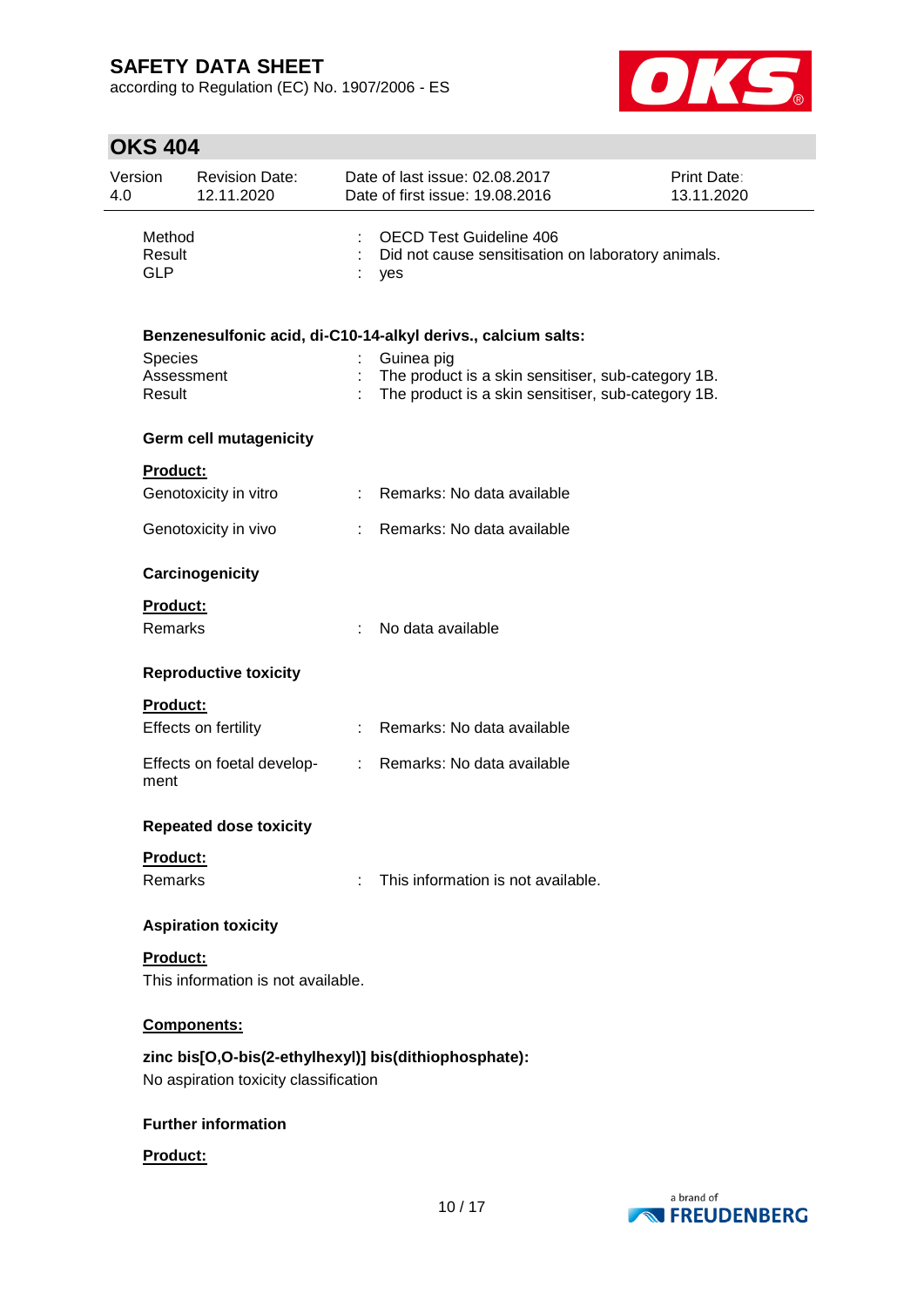according to Regulation (EC) No. 1907/2006 - ES



# **OKS 404**

| Version        | <b>Revision Date:</b> | Date of last issue: 02.08.2017                                                                  | Print Date: |
|----------------|-----------------------|-------------------------------------------------------------------------------------------------|-------------|
| 4.0            | 12.11.2020            | Date of first issue: 19.08.2016                                                                 | 13.11.2020  |
| <b>Remarks</b> |                       | Information given is based on data on the components and<br>the toxicology of similar products. |             |

### **SECTION 12: Ecological information**

#### **12.1 Toxicity**

| <b>Product:</b>                                        |                              |
|--------------------------------------------------------|------------------------------|
| Toxicity to fish                                       | Remarks: No data available   |
| Toxicity to daphnia and other<br>aquatic invertebrates | : Remarks: No data available |
| Toxicity to algae/aquatic<br>plants                    | Remarks: No data available   |
| Toxicity to microorganisms                             | Remarks: No data available   |

#### **Components:**

#### **Poly(1,2-dihydro-2,2,4-trimethylquinoline):**

| <b>Ecotoxicology Assessment</b>                       |                                                                                                                                                                               |
|-------------------------------------------------------|-------------------------------------------------------------------------------------------------------------------------------------------------------------------------------|
| Acute aquatic toxicity                                | : Harmful to aquatic life.                                                                                                                                                    |
| Chronic aquatic toxicity                              | : Harmful to aquatic life with long lasting effects.                                                                                                                          |
| zinc bis[O,O-bis(2-ethylhexyl)] bis(dithiophosphate): |                                                                                                                                                                               |
| Toxicity to fish                                      | : LC50 (Oncorhynchus mykiss (rainbow trout)): 4,4 mg/l<br>Exposure time: 96 h<br>Test Type: semi-static test<br>Method: OECD Test Guideline 203<br>GLP: yes                   |
| aquatic invertebrates                                 | Toxicity to daphnia and other : EC50 (Daphnia magna (Water flea)): 75 mg/l<br>Exposure time: 48 h<br>Test Type: Immobilization<br>Method: OECD Test Guideline 202<br>GLP: yes |
| Toxicity to algae/aquatic<br>plants                   | : ErC50 (Desmodesmus subspicatus (green algae)): 240 mg/l<br>Exposure time: 72 h<br>Test Type: Growth inhibition<br>Method: OECD Test Guideline 201<br>GLP: yes               |
| Toxicity to microorganisms                            | : EC50 (Pseudomonas putida): 380 mg/l<br>Exposure time: 16 h                                                                                                                  |

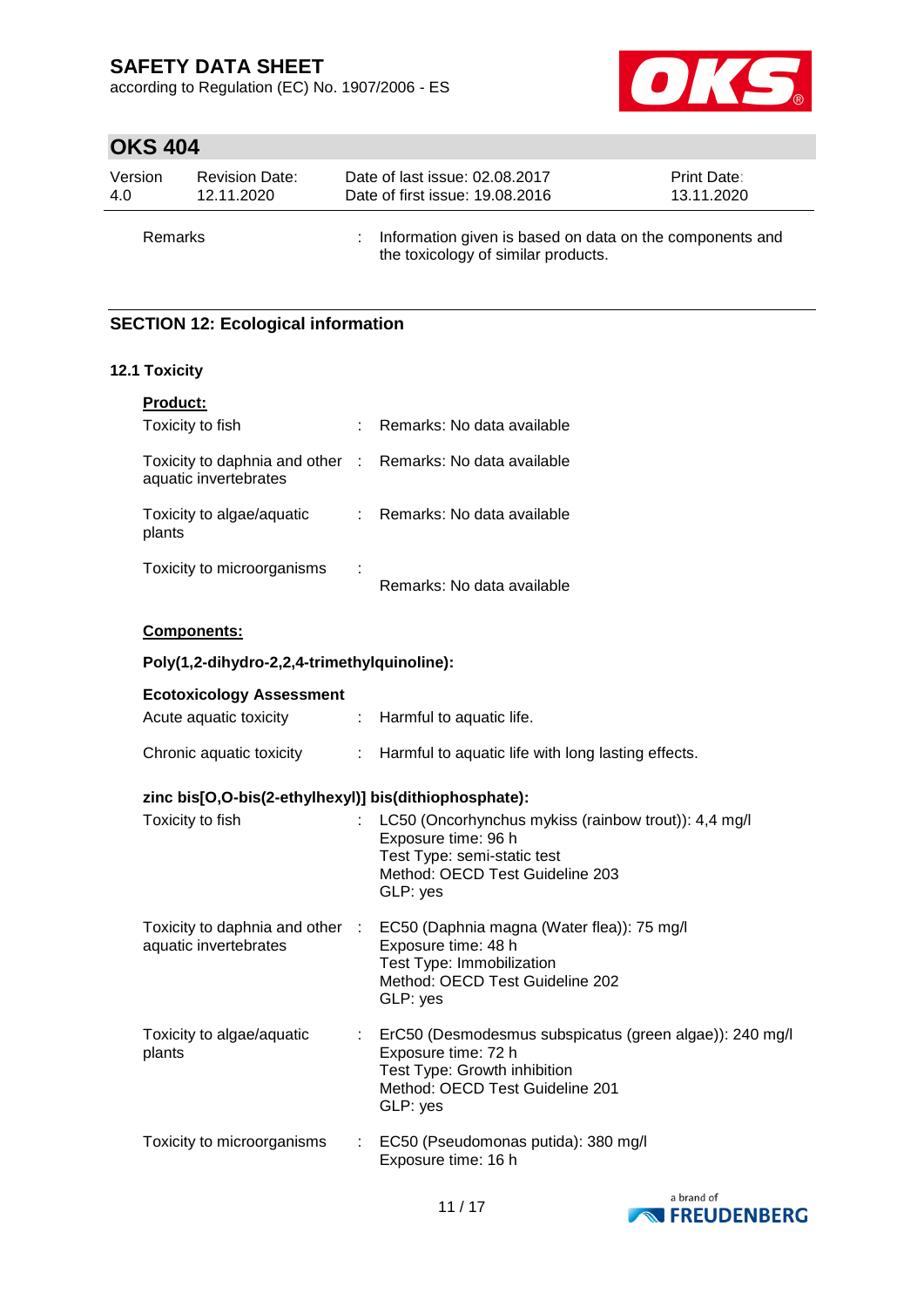according to Regulation (EC) No. 1907/2006 - ES



# **OKS 404**

| Version<br>4.0 |                                                               | <b>Revision Date:</b><br>12.11.2020                              |    | Date of last issue: 02.08.2017<br>Date of first issue: 19.08.2016                                                                                                                                                   | <b>Print Date:</b><br>13.11.2020 |  |
|----------------|---------------------------------------------------------------|------------------------------------------------------------------|----|---------------------------------------------------------------------------------------------------------------------------------------------------------------------------------------------------------------------|----------------------------------|--|
|                |                                                               |                                                                  |    | Test Type: static test<br>GLP: yes                                                                                                                                                                                  |                                  |  |
|                | ic toxicity)                                                  | Toxicity to daphnia and other :<br>aquatic invertebrates (Chron- |    | $NOEC:$ > 0,8 mg/l<br>Exposure time: 21 d<br>Species: Daphnia magna (Water flea)<br>Method: OECD Test Guideline 211<br>GLP: yes<br>Remarks: Information given is based on data obtained from<br>similar substances. |                                  |  |
|                |                                                               |                                                                  |    | Benzenesulfonic acid, di-C10-14-alkyl derivs., calcium salts:                                                                                                                                                       |                                  |  |
|                |                                                               | Toxicity to fish                                                 |    | EC50 (Oncorhynchus mykiss (rainbow trout)): > 100 mg/l<br>Exposure time: 96 h<br>Method: OECD Test Guideline 203                                                                                                    |                                  |  |
|                |                                                               | Toxicity to daphnia and other :<br>aquatic invertebrates         |    | EC50 (Daphnia magna (Water flea)): > 100 mg/l<br>Exposure time: 48 h<br>Method: OECD Test Guideline 202                                                                                                             |                                  |  |
|                | plants                                                        | Toxicity to algae/aquatic                                        |    | EC50 (Pseudokirchneriella subcapitata (green algae)): > 100<br>mg/l<br>Exposure time: 72 h                                                                                                                          |                                  |  |
|                |                                                               | 12.2 Persistence and degradability                               |    |                                                                                                                                                                                                                     |                                  |  |
|                | <b>Product:</b>                                               |                                                                  |    |                                                                                                                                                                                                                     |                                  |  |
|                |                                                               | Biodegradability                                                 |    | : Remarks: No data available                                                                                                                                                                                        |                                  |  |
|                | ity                                                           |                                                                  |    | Physico-chemical removabil- : Remarks: No data available                                                                                                                                                            |                                  |  |
|                |                                                               | <b>Components:</b>                                               |    |                                                                                                                                                                                                                     |                                  |  |
|                |                                                               |                                                                  |    | zinc bis[O,O-bis(2-ethylhexyl)] bis(dithiophosphate):                                                                                                                                                               |                                  |  |
|                |                                                               | Biodegradability                                                 |    | Result: Not rapidly biodegradable<br>Biodegradation: $< 5 \%$<br>Exposure time: 27 d<br>Method: OECD Test Guideline 301D<br>GLP: no                                                                                 |                                  |  |
|                | Benzenesulfonic acid, di-C10-14-alkyl derivs., calcium salts: |                                                                  |    |                                                                                                                                                                                                                     |                                  |  |
|                |                                                               | Biodegradability                                                 | t. | Test Type: aerobic<br>Inoculum: activated sludge<br>Result: Not rapidly biodegradable<br>Biodegradation: 8 %<br>Exposure time: 28 d<br>Method: OECD Test Guideline 301D                                             |                                  |  |

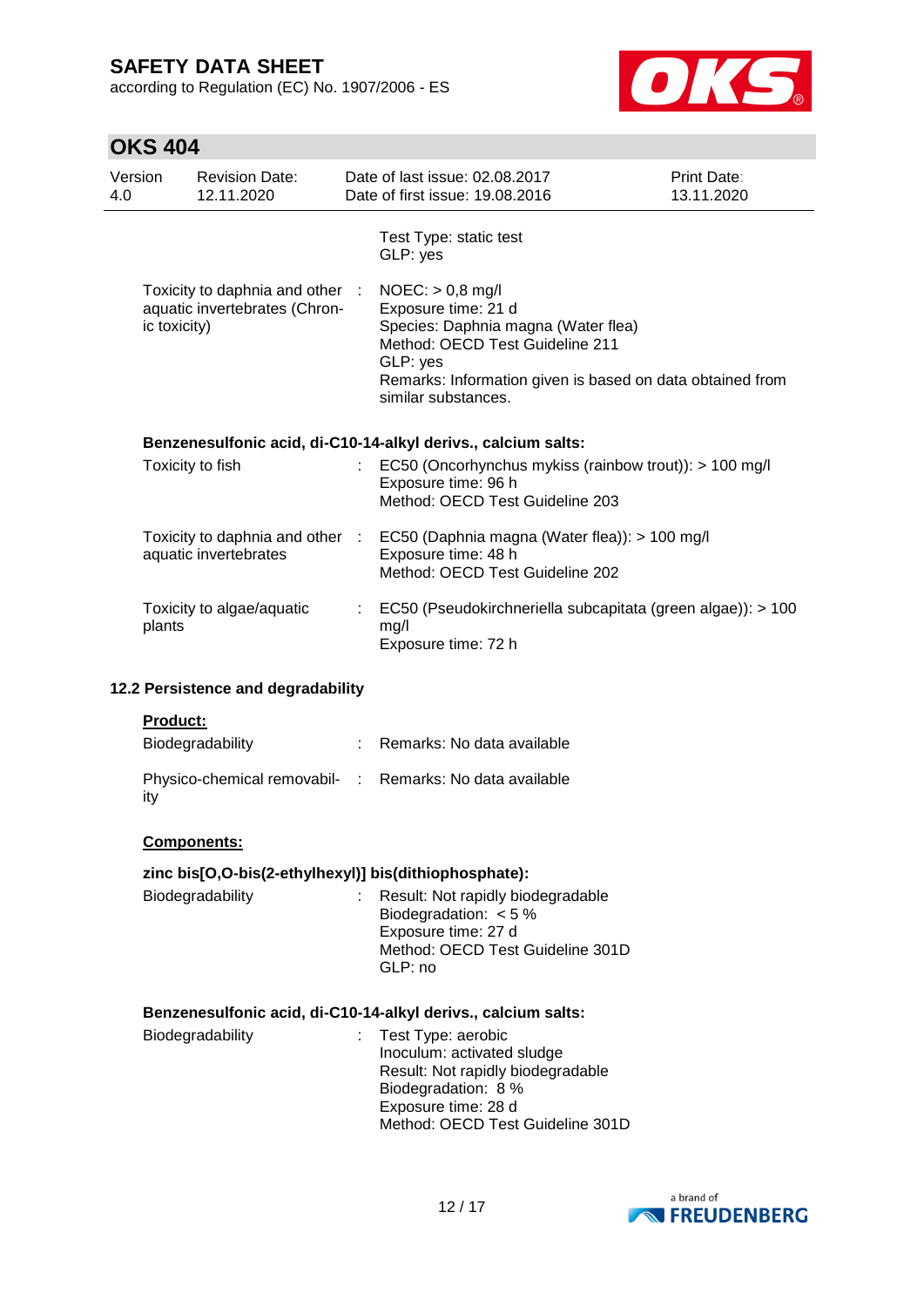according to Regulation (EC) No. 1907/2006 - ES



### **OKS 404**

| Version | <b>Revision Date:</b> | Date of last issue: 02.08.2017  | <b>Print Date:</b> |
|---------|-----------------------|---------------------------------|--------------------|
| 4.0     | 12.11.2020            | Date of first issue: 19,08,2016 | 13.11.2020         |

#### **12.3 Bioaccumulative potential**

#### **Product:**

| Bioaccumulation |  | : Remarks: This mixture contains no substance considered to |
|-----------------|--|-------------------------------------------------------------|
|                 |  | be persistent, bioaccumulating and toxic (PBT).             |
|                 |  | This mixture contains no substance considered to be very    |
|                 |  | persistent and very bioaccumulating (vPvB).                 |

#### **Components:**

#### **zinc bis[O,O-bis(2-ethylhexyl)] bis(dithiophosphate):**

| Partition coefficient: n- | : $log Pow: 3,59 (22 °C)$       |  |
|---------------------------|---------------------------------|--|
| octanol/water             | pH: 5                           |  |
|                           | Method: OECD Test Guideline 107 |  |
|                           | GLP: yes                        |  |

#### **12.4 Mobility in soil**

### **Product:**

| <b>Mobility</b>                                                                 | Remarks: No data available |
|---------------------------------------------------------------------------------|----------------------------|
| Distribution among environ- : Remarks: No data available<br>mental compartments |                            |

#### **12.5 Results of PBT and vPvB assessment**

**Product:**

| Assessment | : This substance/mixture contains no components considered<br>to be either persistent, bioaccumulative and toxic (PBT), or<br>very persistent and very bioaccumulative (vPvB) at levels of<br>0.1% or higher |
|------------|--------------------------------------------------------------------------------------------------------------------------------------------------------------------------------------------------------------|
|            |                                                                                                                                                                                                              |

#### **Components:**

#### **zinc bis[O,O-bis(2-ethylhexyl)] bis(dithiophosphate):**

| Assessment | : Non-classified PBT substance. Non-classified vPvB sub- |
|------------|----------------------------------------------------------|
|            | stance.                                                  |

#### **12.6 Other adverse effects**

**Product:**

| Additional ecological infor- | : No information on ecology is available. |
|------------------------------|-------------------------------------------|
| mation                       |                                           |

#### **SECTION 13: Disposal considerations**

#### **13.1 Waste treatment methods**

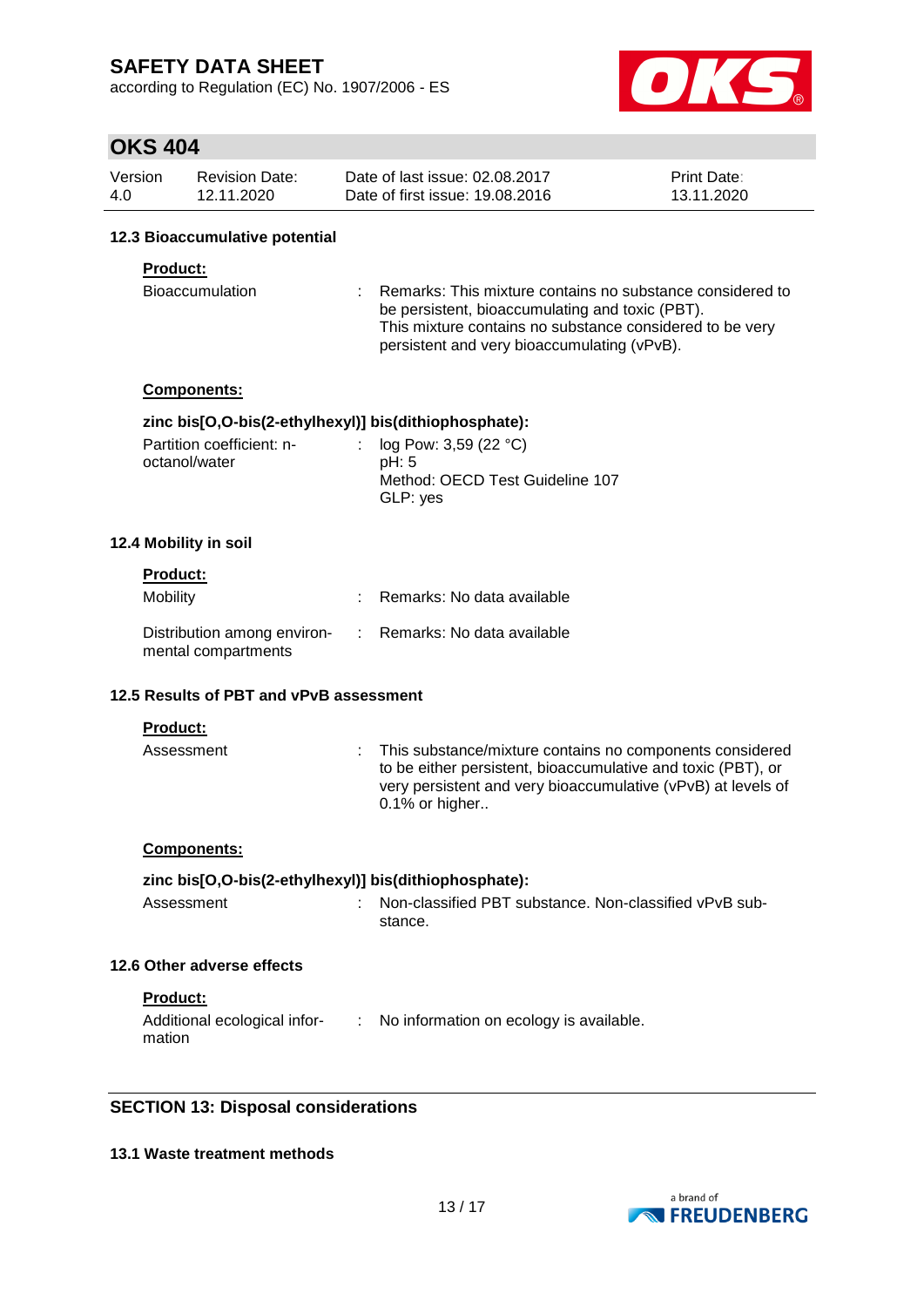according to Regulation (EC) No. 1907/2006 - ES



# **OKS 404**

| Version<br>4.0         | <b>Revision Date:</b><br>12.11.2020 | Date of last issue: 02.08.2017<br>Date of first issue: 19.08.2016                                                                                                      | Print Date:<br>13.11.2020 |
|------------------------|-------------------------------------|------------------------------------------------------------------------------------------------------------------------------------------------------------------------|---------------------------|
| Product                |                                     | Waste codes should be assigned by the user based on the<br>application for which the product was used.                                                                 |                           |
|                        |                                     | The product should not be allowed to enter drains, water<br>courses or the soil.                                                                                       |                           |
| Contaminated packaging |                                     | Packaging that is not properly emptied must be disposed of as<br>the unused product.<br>Dispose of waste product or used containers according to<br>local regulations. |                           |
|                        |                                     | The following Waste Codes are only suggestions:                                                                                                                        |                           |
| Waste Code             |                                     | used product, unused product<br>12 01 12*, spent waxes and fats                                                                                                        |                           |
|                        |                                     | uncleaned packagings<br>15 01 10, packaging containing residues of or contaminated<br>by hazardous substances                                                          |                           |

### **SECTION 14: Transport information**

#### **14.1 UN number**

| <b>ADN</b>                      |    | Not regulated as a dangerous good |  |  |  |
|---------------------------------|----|-----------------------------------|--|--|--|
| <b>ADR</b>                      | ÷  | Not regulated as a dangerous good |  |  |  |
| <b>RID</b>                      | t  | Not regulated as a dangerous good |  |  |  |
| <b>IMDG</b>                     | t  | Not regulated as a dangerous good |  |  |  |
| <b>IATA</b>                     |    | Not regulated as a dangerous good |  |  |  |
| 14.2 UN proper shipping name    |    |                                   |  |  |  |
| <b>ADN</b>                      | t. | Not regulated as a dangerous good |  |  |  |
| <b>ADR</b>                      |    | Not regulated as a dangerous good |  |  |  |
| <b>RID</b>                      |    | Not regulated as a dangerous good |  |  |  |
| <b>IMDG</b>                     |    | Not regulated as a dangerous good |  |  |  |
| <b>IATA</b>                     | t  | Not regulated as a dangerous good |  |  |  |
| 14.3 Transport hazard class(es) |    |                                   |  |  |  |
| <b>ADN</b>                      | t. | Not regulated as a dangerous good |  |  |  |
| <b>ADR</b>                      | t  | Not regulated as a dangerous good |  |  |  |
| <b>RID</b>                      | t  | Not regulated as a dangerous good |  |  |  |
| <b>IMDG</b>                     |    | Not regulated as a dangerous good |  |  |  |
| <b>IATA</b>                     |    | Not regulated as a dangerous good |  |  |  |

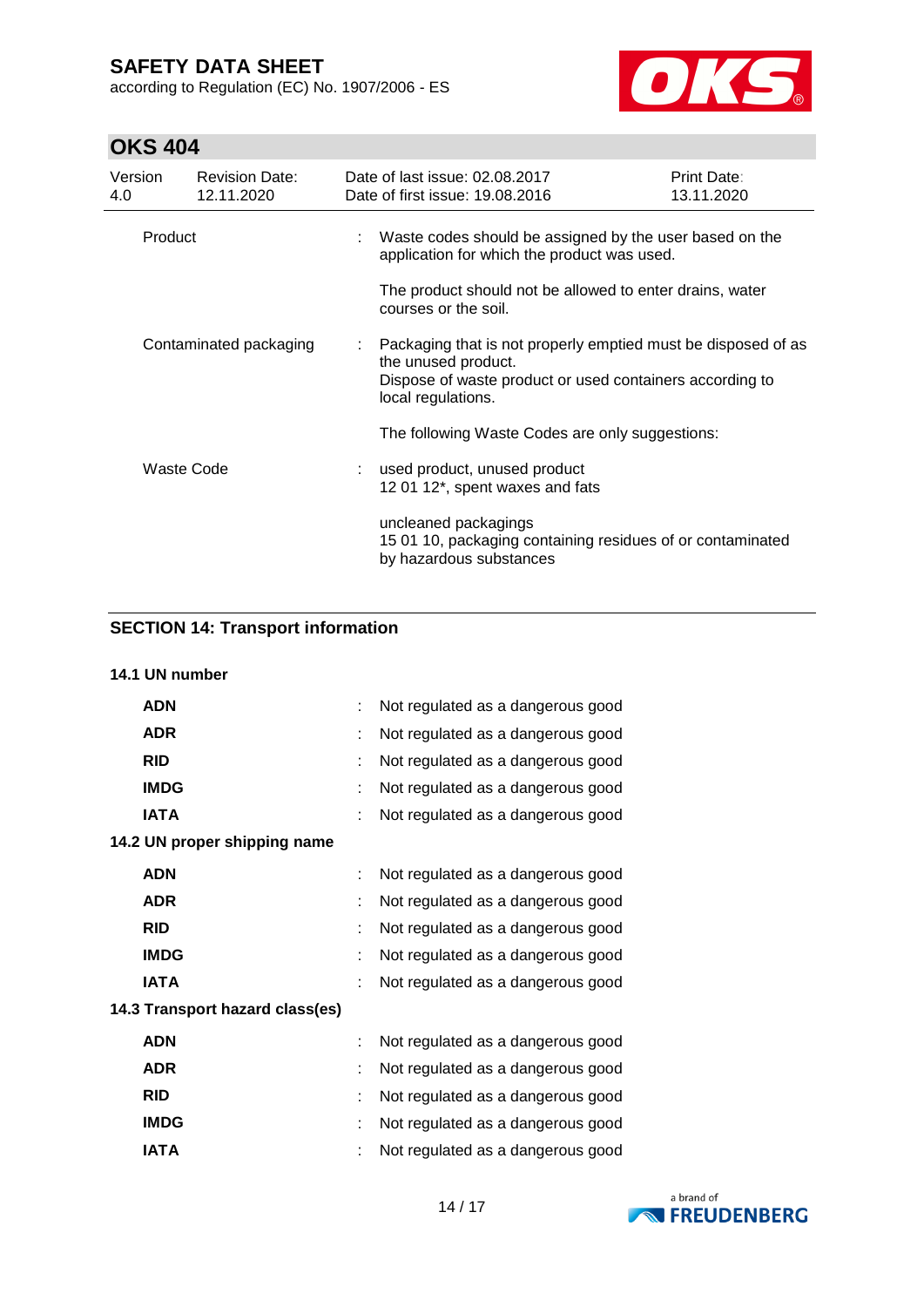according to Regulation (EC) No. 1907/2006 - ES



# **OKS 404**

| UNJ 404                           |                                                     |                                                                         |                           |  |
|-----------------------------------|-----------------------------------------------------|-------------------------------------------------------------------------|---------------------------|--|
| Version<br>4.0                    | <b>Revision Date:</b><br>12.11.2020                 | Date of last issue: 02.08.2017<br>Date of first issue: 19.08.2016       | Print Date:<br>13.11.2020 |  |
|                                   | 14.4 Packing group                                  |                                                                         |                           |  |
| <b>ADN</b>                        |                                                     | Not regulated as a dangerous good<br>t                                  |                           |  |
| <b>ADR</b>                        |                                                     | Not regulated as a dangerous good                                       |                           |  |
| <b>RID</b>                        |                                                     | Not regulated as a dangerous good                                       |                           |  |
| <b>IMDG</b>                       |                                                     | Not regulated as a dangerous good                                       |                           |  |
|                                   | <b>IATA (Cargo)</b>                                 | Not regulated as a dangerous good                                       |                           |  |
|                                   | <b>IATA (Passenger)</b>                             | Not regulated as a dangerous good                                       |                           |  |
| <b>14.5 Environmental hazards</b> |                                                     |                                                                         |                           |  |
| <b>ADN</b>                        |                                                     | Not regulated as a dangerous good                                       |                           |  |
| <b>ADR</b>                        |                                                     | Not regulated as a dangerous good                                       |                           |  |
| <b>RID</b>                        |                                                     | Not regulated as a dangerous good                                       |                           |  |
| <b>IMDG</b>                       |                                                     | Not regulated as a dangerous good                                       |                           |  |
|                                   | <b>IATA (Passenger)</b>                             | Not regulated as a dangerous good                                       |                           |  |
|                                   | <b>IATA (Cargo)</b>                                 | Not regulated as a dangerous good                                       |                           |  |
|                                   | 14.6 Special precautions for user<br>Not applicable |                                                                         |                           |  |
|                                   |                                                     | 14.7 Transport in bulk according to Annex II of Marpol and the IBC Code |                           |  |

Remarks : Not applicable for product as supplied.

#### **SECTION 15: Regulatory information**

#### **15.1 Safety, health and environmental regulations/legislation specific for the substance or mixture**

| REACH - Candidate List of Substances of Very High<br>Concern for Authorisation (Article 59).                                           |   | : This product does not contain sub-<br>stances of very high concern (Regu-<br>lation (EC) No 1907/2006 (REACH),<br>Article 57). |
|----------------------------------------------------------------------------------------------------------------------------------------|---|----------------------------------------------------------------------------------------------------------------------------------|
| REACH - List of substances subject to authorisation<br>(Annex XIV)                                                                     |   | Not applicable                                                                                                                   |
| Regulation (EC) No 1005/2009 on substances that de-<br>plete the ozone layer                                                           |   | Not applicable                                                                                                                   |
| Regulation (EU) 2019/1021 on persistent organic pollu-<br>tants (recast)                                                               | ÷ | Not applicable                                                                                                                   |
| Regulation (EC) No 649/2012 of the European Parlia-<br>ment and the Council concerning the export and import<br>of dangerous chemicals |   | Not applicable                                                                                                                   |
| REACH - Restrictions on the manufacture, placing on<br>the market and use of certain dangerous substances,                             |   | Not applicable                                                                                                                   |

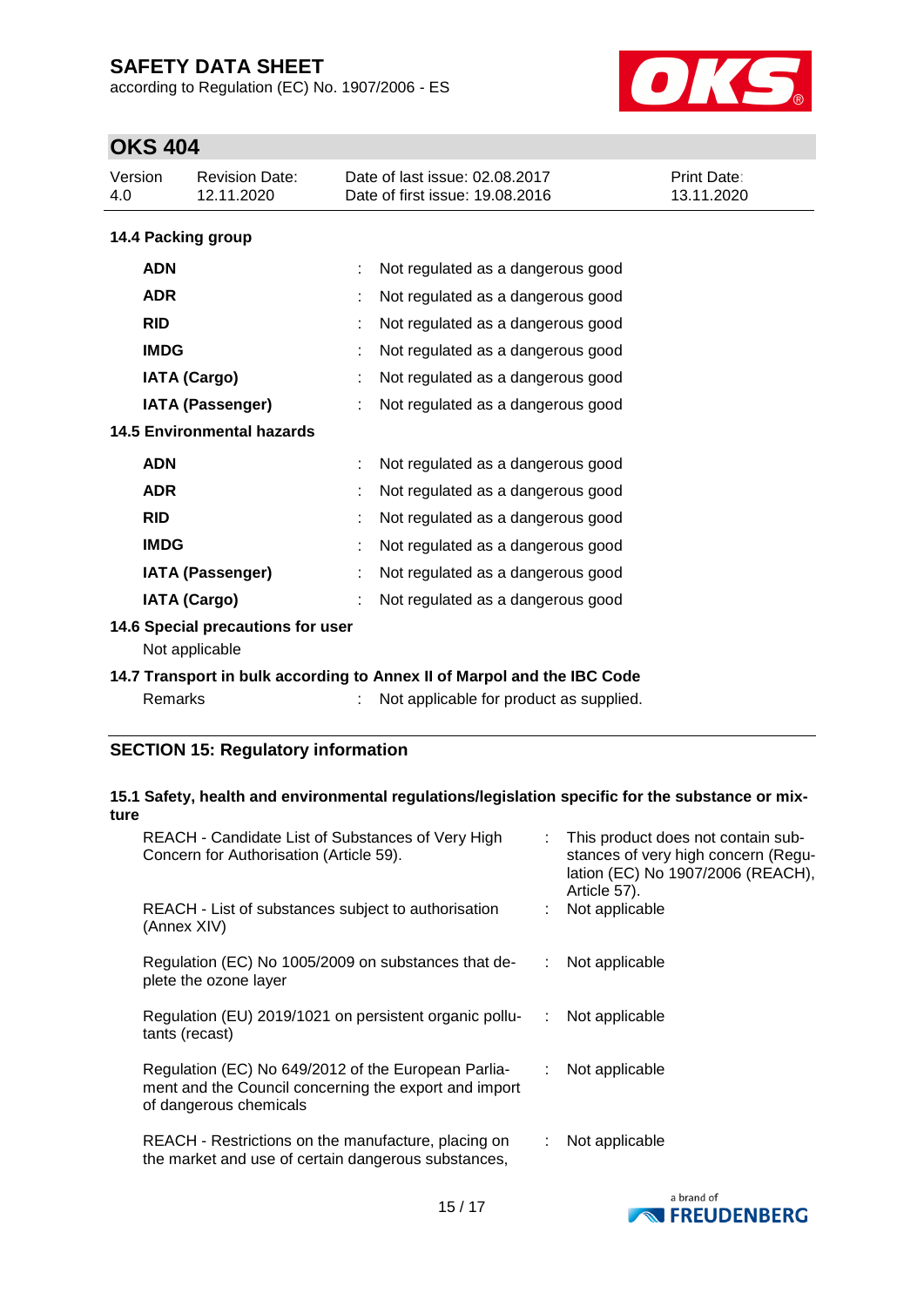according to Regulation (EC) No. 1907/2006 - ES



### **OKS 404**

| Version | Revision Date: | Date of last issue: 02.08.2017  | <b>Print Date:</b> |
|---------|----------------|---------------------------------|--------------------|
| 4.0     | 12.11.2020     | Date of first issue: 19,08,2016 | 13.11.2020         |

preparations and articles (Annex XVII)

Seveso III: Directive 2012/18/EU of the European Parliament and of the Council on the control of major-accident hazards involving dangerous substances. Not applicable

| Directive 2010/75/EU of 24 November 2010 on industrial                    |
|---------------------------------------------------------------------------|
| emissions (integrated pollution prevention and control)<br>Not applicable |
|                                                                           |

#### **15.2 Chemical safety assessment**

This information is not available.

#### **SECTION 16: Other information**

#### **Full text of H-Statements**

| H317 | : May cause an allergic skin reaction.               |
|------|------------------------------------------------------|
| H318 | : Causes serious eve damage.                         |
| H411 | : Toxic to aquatic life with long lasting effects.   |
| H412 | : Harmful to aquatic life with long lasting effects. |
|      |                                                      |

#### **Full text of other abbreviations**

ADN - European Agreement concerning the International Carriage of Dangerous Goods by Inland Waterways; ADR - European Agreement concerning the International Carriage of Dangerous Goods by Road; AICS - Australian Inventory of Chemical Substances; ASTM - American Society for the Testing of Materials; bw - Body weight; CLP - Classification Labelling Packaging Regulation; Regulation (EC) No 1272/2008; CMR - Carcinogen, Mutagen or Reproductive Toxicant; DIN - Standard of the German Institute for Standardisation; DSL - Domestic Substances List (Canada); ECHA - European Chemicals Agency; EC-Number - European Community number; ECx - Concentration associated with x% response; ELx - Loading rate associated with x% response; EmS - Emergency Schedule; ENCS - Existing and New Chemical Substances (Japan); ErCx - Concentration associated with x% growth rate response; GHS - Globally Harmonized System; GLP - Good Laboratory Practice; IARC - International Agency for Research on Cancer; IATA - International Air Transport Association; IBC - International Code for the Construction and Equipment of Ships carrying Dangerous Chemicals in Bulk; IC50 - Half maximal inhibitory concentration; ICAO - International Civil Aviation Organization; IECSC - Inventory of Existing Chemical Substances in China; IMDG - International Maritime Dangerous Goods; IMO - International Maritime Organization; ISHL - Industrial Safety and Health Law (Japan); ISO - International Organisation for Standardization; KECI - Korea Existing Chemicals Inventory; LC50 - Lethal Concentration to 50 % of a test population; LD50 - Lethal Dose to 50% of a test population (Median Lethal Dose); MARPOL - International Convention for the Prevention of Pollution from Ships; n.o.s. - Not Otherwise Specified; NO(A)EC - No Observed (Adverse) Effect Concentration; NO(A)EL - No Observed (Adverse) Effect Level; NOELR - No Observable Effect Loading Rate; NZIoC - New Zealand Inventory of Chemicals; OECD - Organization for Economic Co-operation and Development; OPPTS - Office of Chemical Safety and Pollution Prevention; PBT - Persistent, Bioaccumulative and Toxic substance; PICCS - Philippines Inventory of Chemicals and Chemical Substanc-